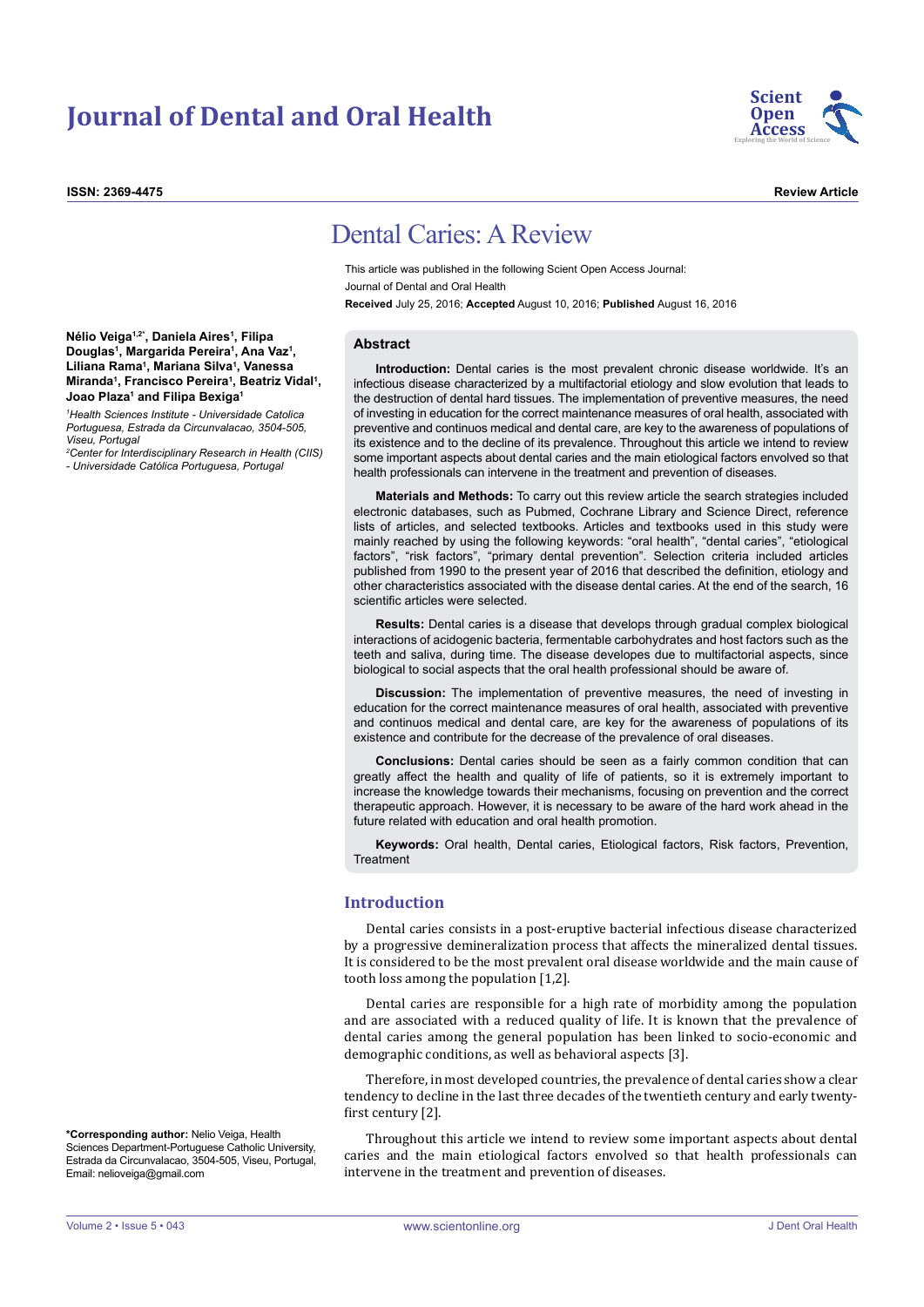# **Materials and Methods**

To carry out this review article the search strategies included electronic databases, such as PubMed, Cochrane Library and Science Direct, reference lists of articles, and selected textbooks. Articles and textbooks used in this study were mainly reached by using the following keywords: "oral health", "dental caries", "etiological factors", "risk factors", "primary dental prevention". Selection criteria included articles published from 1990 to the present year of 2016 that described the definition, etiology and other characteristics associated with the disease dental caries. At the end of the search, 16 scientific articles were selected.

## **Results**

Dental caries is a disease that develops through gradual complex biological interactions of acidogenic bacteria, fermentable carbohydrates and host factors such as the teeth and saliva [1]. For decades, the acidogenic bacterial species *Streptococcus mutans* has been considered the main causal agent of dental caries. Most of the diagnostic and therapeutic strategies have been directed against this microorganism. However, recent studies on DNA-based carious lesions and bacterial RNA have disclosed an ecosystem which this bacterium is only a small fraction of the whole bacterial community (microflora). Thus, it is known that dental caries is derived from the collective action of a wide range of micro flora [4].

A large number of studies have identified various molecular mechanisms by which pathogenic microorganisms have the ability to increase the biomass of oral biofilm in the presence of sucrose, and the ability to promote biological changes of the oral environment, causing dental caries [5].

In addition, there is a vast body of evidence that give great importance to the role of saliva in the development of caries. The role of saliva in the self-cleaning of the tooth surface, the pH regulation and control of oral microflora have the ability to reduce the cariogenic potential of the dental plaque [5,6].

The risk for the development of dental caries derived from a synergy among physical, biological, environmental and behavioral factors related to the individual´s lifestyle, including the number of cariogenic bacteria, low salivary flow, and display to insufficient fluoride, poor oral hygiene and food consumption. All these factors are transversal to any individual [1]. The approach in a primary prevention phase should be made based on the most common risk factors. Prevention and treatment should focus on the management of the dental caries risk factors and process according to the individual patient´s profile. This prevention and treatment should ideally be the least invasive as possible while preserving the maximum dental hard tissue [1,7].

It is significant to note that dental caries and tooth loss are important oral health indicators of oral and general health status [8].

Keyes in 1960 formulated a model that attempts to explain the disease. This researcher considered that dental caries should result of the interaction between the following determinants: substrate, the host and microorganisms [3,9,10]. The host is characterized by teeth and saliva. The morphology and chemical composition of the teeth are etiological factors of extreme importance related with dental caries. The saliva present in the oral environment, more specifically its acid component is an important factor for the development of dental caries. When saliva is in its healthy state, it presents a buffering action promoting the neutralization of acids.

Microorganisms related to caries are Streptococcus mutans, Streptococcus sobrinus and Lactobacilli. These are present in the dental plaque formed along the tooth and in accordance with the low pH of the saliva and the lack of fluorine the development of the dental caries can be initiated. The absence of a balanced diet containing the consumption of fruits and vegetables and a high intake of sugary products can easily initiate dental caries development since the microorganisms need fermentation of carbohydrates to form a low pH environment to achieve dental desmineralization.

In 1978, Newbrun adds to the three main factors of Keyes the time factor which increases the multifactorial nature of dental caries. The formation of dental caries is not a continuous process but a cyclical episode where there is a predominance of demineralization at the expense of remineralization. Enamel is an acellular structure that has no vessels or nerves which may be the explanation for the cavity to develop without creating any initial inflammatory process [3,9,10].

In addition to these factors, there are other external factors. Socio-economic and behavioral factors may influence the development of dental caries. The age, gender, scholarship, the presence of fluorides, oral hygiene habits, among others are all factors that influence the development of dental caries [9,10].

We can conclude that primary preventive measures prove to be extremely important. The risk factors have a major influence on the variation in prevalence. Oral health programs implemented in some regions helping in the education for oral health among communities are important primary prevention methods. The difficulty of access to dentists also has some influence, because when they are not treated in an early stage, dental caries tend to develop increasingly. We also have to consider the individual´s caries risk, which indicates the likelihood that an individual will develop new cavitated lesions, and this factor is of the utmost importance since it allows the adjustment of the therapeutic approach based on the individual risk of dental caries development. Thus, treatment and prevention are more effective, since they are adjusted to the own individual´s needs [10].

## **Discussion**

In the last century, several studies have increased the scientific knowledge of the etiology and pathogenesis of dental caries. The deepening of evidence regarding the dynamic process of desmineralization and remineralization has led to a consensus that the resulting dental destruction due to bacterial action can be stopped or reversed by taking primary preventive measures such as fluoride applications associated with daily regular oral hygiene habits [7]. Recent studies report the importance of proper oral hygiene since a young age, in that it tends to perpetuate itself efficiently by adulthood, resulting in significant reduction in the risk of oral disease development.

Dental caries is the most common disease of the oral cavity and one of the main concerns consists in the lack of information and knowledge of parents and consequente lack of transmission